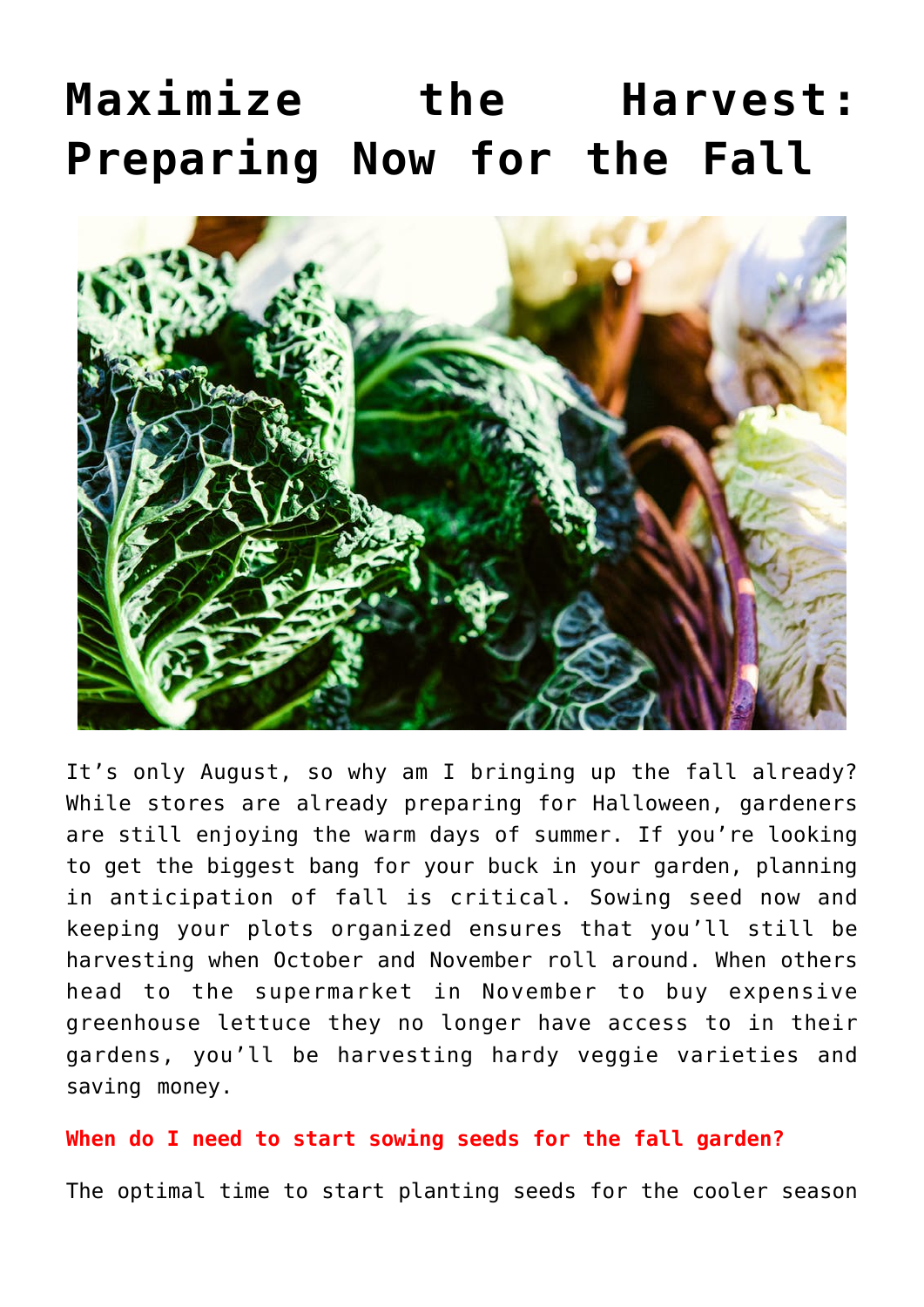depends on your particular growing region. Find out what your first frost date is if you haven't already. Here's a useful resource: <https://www.almanac.com/gardening/frostdates>

Remember that a first frost date is just an estimate. It may vary from year to year. Mother Nature is unpredictable after all!

Check your seed packets to find information on maturity times. Using your region's first frost date, count backward to find out when your planting window is. Harvesting after frost is possible, but vegetables need to be mature by the time the cold weather comes around. Colder temperatures typically slow plant growth.

#### *An example*:

*You want to plant some lettuce that will be ready to harvest during the fall months.*

*The seed packet says the variety matures in 50 days. If your last frost date is October 30th, then the last day you can sow the lettuce seed for optimal growth is September 10th.*

#### **Best plants for the fall garden**

The ideal options for a fall garden depend significantly on your region and the amount of time you have until that first frost. Cold hardy plants are an excellent choice since you can keep harvesting even post-frost. Here are a few examples of cold-hardy vegetables that you can grow:

- Kale
- Carrots
- Collards
- Spinach
- Lettuce
- Swiss Chard